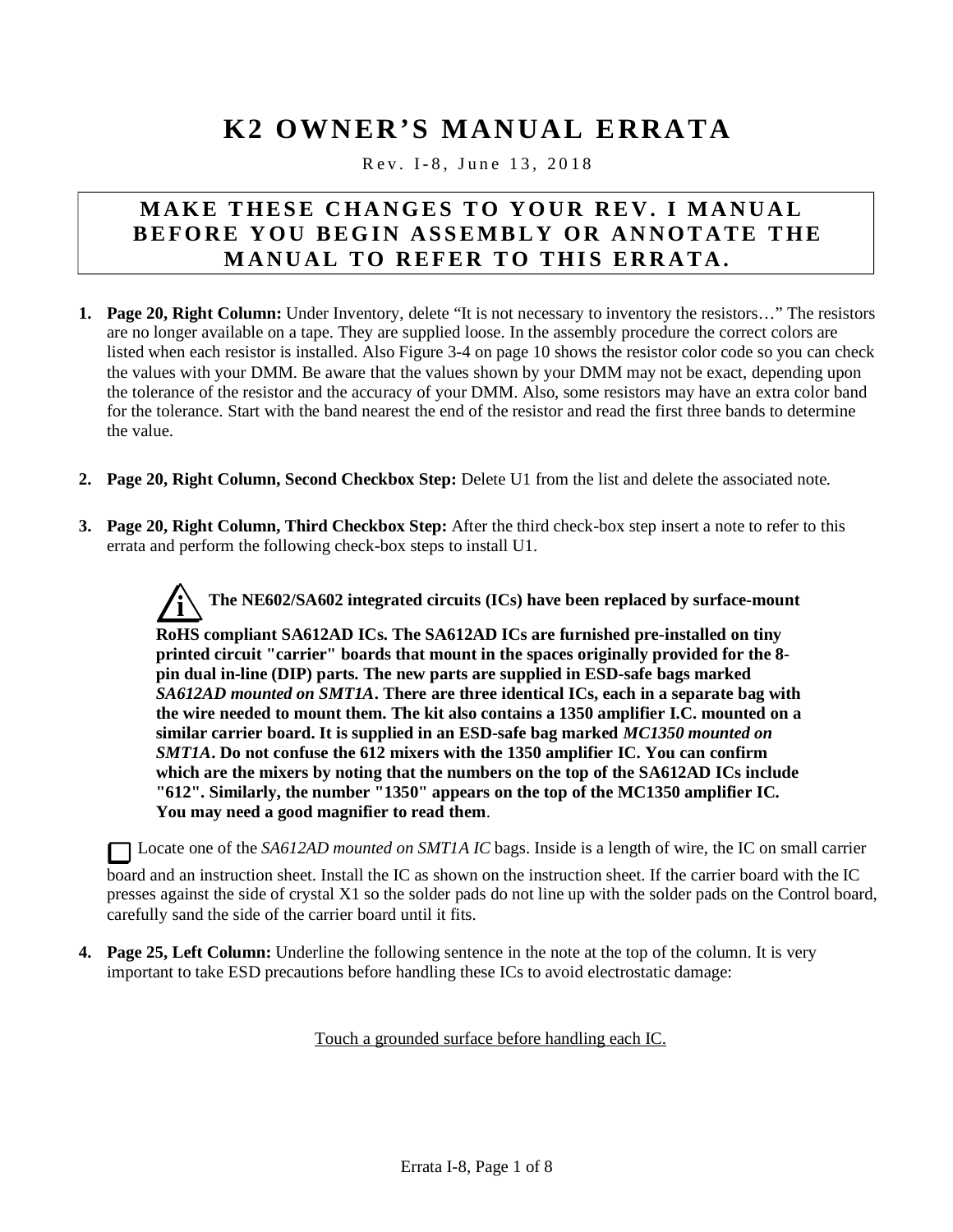- **5. Page 27 and 28 Checkbox step 6 and the following steps for the backlight.** Refer to the instructions packed in the bag labeled E850808 backlight assembly.
- **6. In the Front Panel parts list Page 1 the second item LCD Backlight Assembly** change the part number From E570004 to E850808. Note that the Backlight assembly no longer comes assembled as one piece.
- **7. Page 51, Right Column, Fourth and Fifth Checkbox Steps (Installing Q22):** Replace the steps with the following;

| Place the star heat sink onto Q22 (2N5109). You will need to            |
|-------------------------------------------------------------------------|
| open the gap on the heat sink to allow Q22 to fit. Q22 must be          |
| inserted so its shoulder presses against the heat sink. To do this,     |
| place the heat sink flat on your work surface in insert a common flat   |
| screwdriver in the slot, then twist the screwdriver to pry the slot     |
| open so the transistor slips into the center opening until the shoulder |
| on the transistor case is firmly against the heat sink.                 |

Install Q22 in the space marked to the right of the Elecraft label. Be sure Q22 is flat against the pc board and solder it in place.

- **8. Page 53, Left Column**: Delete the first checkbox step.
- **9. Page 52, Right Column, First Checkbox Step:** U10 and U11 are now supplied mounted on SMT1A carrier boards identical to U1 on page 1 of this errata. Delete U10 and U11 from the list in the step and add the step below.

Locate one of the *SA612AD mounted on SMT1A* bags. Inside is a length of wire, the IC on small carrier board and an instruction sheet. Install the IC as shown on the instruction sheet.

- Install U10.
- Install U11.
- **10. Page 52, Right Column:** Delete the note about the 1350 after the first checkbox step and delete the second and third checkbox steps, associated notes and the illustration. Add the step below.

Locate the *MC1350 mounted on SMT1A* bag. Inside is a length

of wire, the IC on small carrier board and an instruction sheet. Install the IC as described in the instruction sheet at U12.

**11. Page 60, Left Column, note, second and third checkbox steps**: Change SMT1B to *BAP64-05 diode mounted on SMT1B Carrier Board*.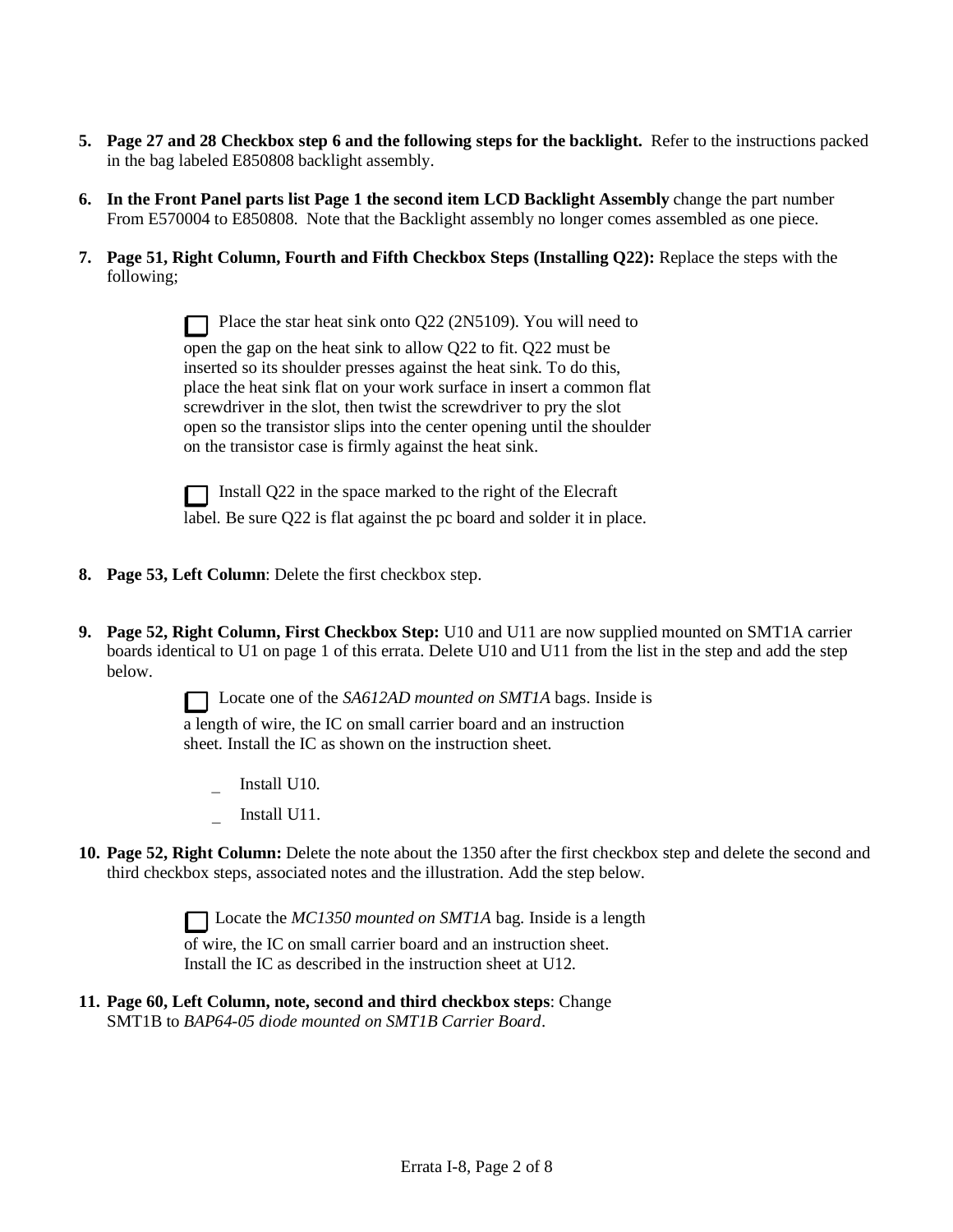- **12. Page 68:** Replace the page with page 4 & 5 of this errata. It documents the changes required in the procedure to install trimmer capacitors C21 through C46.
- **13. Appendix A, K2 Packing Box Parts List, Page 1:** Delete KN1 (Main Tuning Knob). A new main tuning knob with finger grip is supplied as part of the K2 Encoder Assembly E850539.
- **14. Appendix A, K2 RF Board Parts List, Page 3:** Replace the page with page 6 of this errata showing the revised entries for C32, C34, C21, C23, C44, C46 and D36.
- **15. Appendix A, K2 RF Board Parts List, Page 7:** Replace the page with page 7 of this errata showing the revised entries for U10 and U11.
- **16. Appendix A, K2 Control Board Parts List, Page 3**: Replace the page with page 8 of this errata showing the revised entry for U1.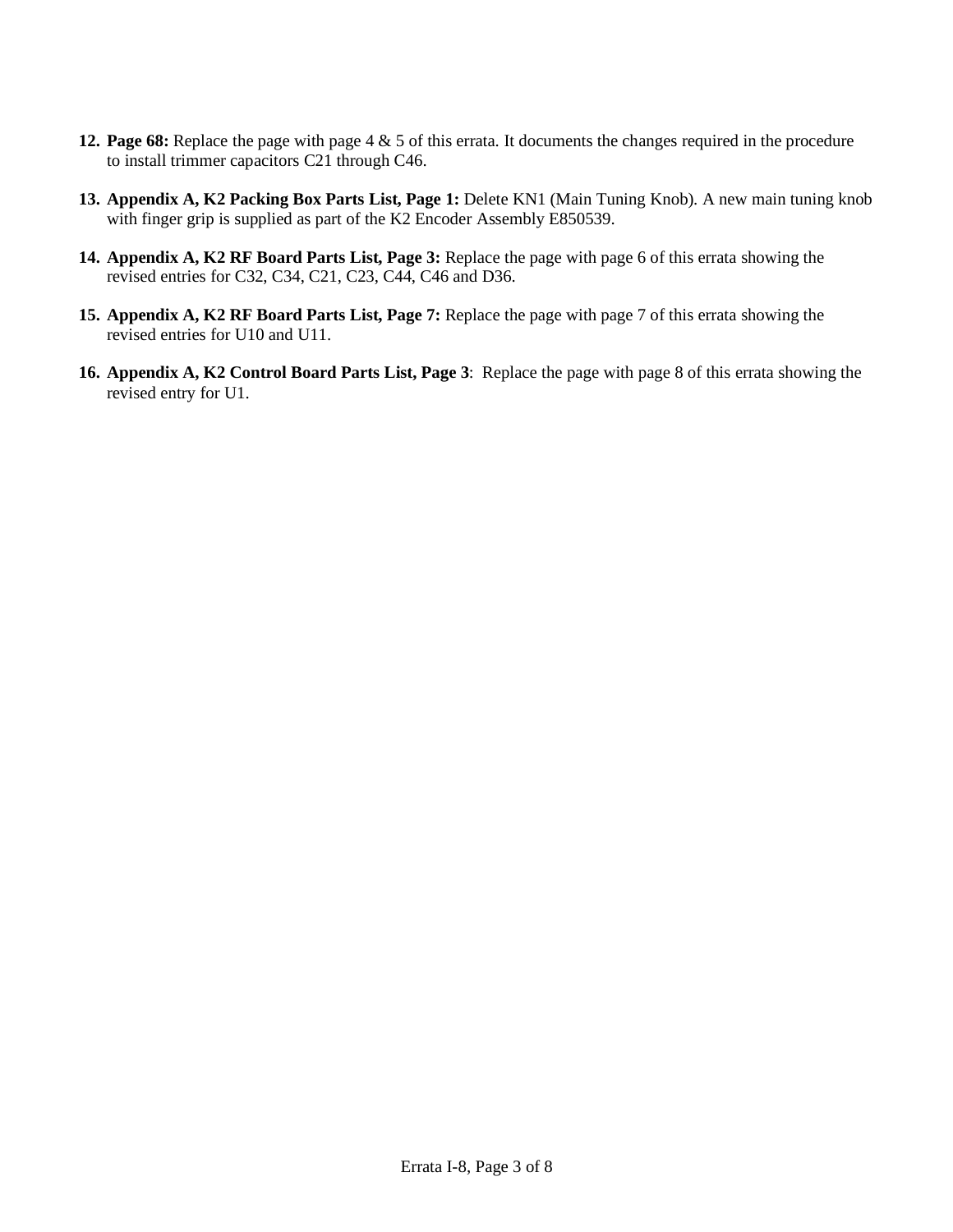Install the following 1/4-watt resistors, starting with R46 which is just to the left of I/O controller U1.  $\Box$ 

- $R46, 270$  (RED-VIO-BRN)  $\Rightarrow$   $R45, 47$  (YEL-VIO-BLK) \_\_ R59, 4.7 k (YEL-VIO-RED) \_\_\_ R61, 120 (BRN-RED-BRN)<br>
\_\_ R49, 120 (BRN-RED-BRN) \_\_\_ R40, 470 (YEL-VIO-BRN) \_\_ R49, 120 (BRN-RED-BRN) \_\_ R40, 470 (YEL-VIO-BRN)<br>
\_\_ R41, 560 (GRN-BLU-BRN) \_\_ R55, 33 (ORG-ORG-BLK)
- $R41, 560$  (GRN-BLU-BRN)

\_\_ R53, 4.7 ohms (YEL-VIO-GLD)

- \_\_ R56, 33 (ORG-ORG-BLK)
- \_\_ R54, 4.7 ohms (YEL-VIO-GLD)
- \_\_ R60, 100 ohms (BRN-BLK-BRN)
- \_\_ R62, 2.7 k (RED-VIO-RED)
- \_\_ R67, 1.5 k, 1% (BRN-GRN-BLK-BRN)
- \_\_ R68, 226 ohms, 1% (RED-RED-BLU-BLK)

**i** The 150 pF and 3.3 pF capacitors to be installed below may be hard to identify. See capacitor information on page 9.

Install the capacitors listed below. C12 is near the back left corner. Note: C13 and C14 will not be installed; they are included with the 160 П m/RX Antenna option (K160RX).

| $\_$ C11, 1800 (182) $\Rightarrow$ | $\sim$ C <sub>26</sub> , .001 (102) |
|------------------------------------|-------------------------------------|
| $\_$ C15, 560 (561)                | $C22$ , 3.3 pF (3.3)                |
| C19, 330(331)                      | $\sim$ C <sub>30</sub> , 470 (471)  |
| $C$ 25, 330 (331)                  | $\sim$ C <sub>35</sub> , 56 (56)    |
| $\sim$ C <sub>36</sub> , 470 (471) | $\sim$ C33, 2.2 pF (2.2)            |
|                                    |                                     |
| $\sim$ C31, 56 (56)                | $C$ 42, 330 (331)                   |
| $C$ 48, 330 (331)                  | $C$ 47, 33 (33)                     |
| $\sim$ C115, .01 (103)             | $\sim$ C117, .047 (473)             |
| $\sim$ C116, 33 (33)               | $\_$ C121, 0.01 (103)               |
| $\_$ C131, 0.1 (104)               |                                     |
|                                    |                                     |
| $\sim$ C130, 0.1 (104)             | $\_$ C128, 680 (681)                |
|                                    |                                     |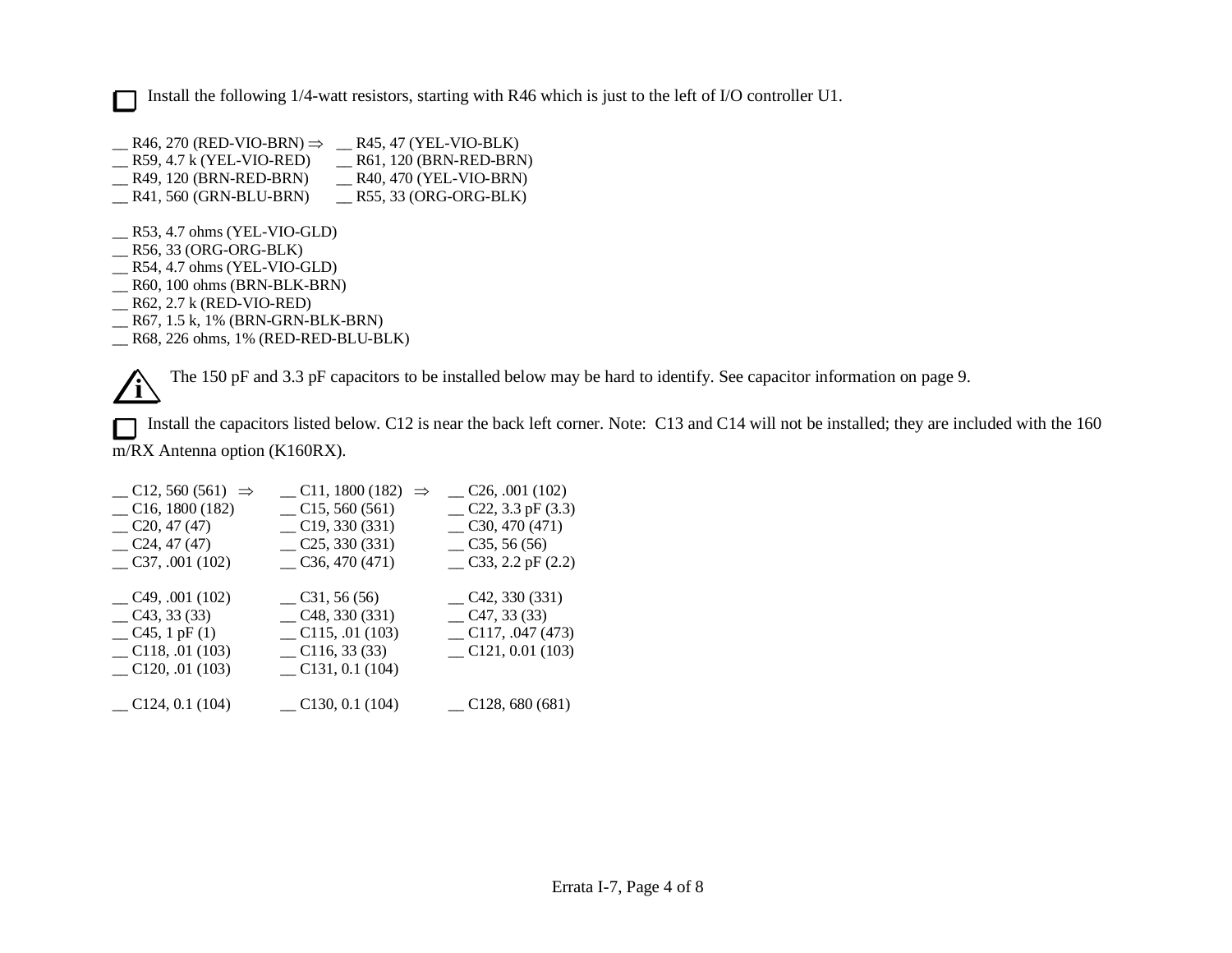| $\sim$ C129, .01 (103)            | C127,680(681)           | $\_$ C191, 1800 (182)               |
|-----------------------------------|-------------------------|-------------------------------------|
| $\sim$ C190, 1200 (122)           | $\_$ C197, 100 (101)    | C198, 27(27)                        |
| C210, 82(82)                      | $\sim$ C211, 10 (10)    | $\sim$ C <sub>218</sub> , 150 (151) |
| $\sim$ C <sub>2</sub> 19, 12 (12) | $\sim$ C138, .047 (473) | C222, 100(101)                      |
| C221, 39(39)                      | C220, 220(221)          | C214, 68(68)                        |
| C213, 33(33)                      | $\sim$ C212, 150 (151)  | C203, 47(47)                        |
| C199, 220(221)                    | $\sim$ C200, 150 (151)  | $\sim$ C202, 120 (121)              |
| C201, 220(221)                    | $\sim$ C192, 1200 (122) |                                     |

The trimmer capacitors installed in this step are furnished in separate bags labeled by Elecraft part number. There are four in bag E540002 and  $\Box$ two in bag E540020. Do not mix them up. The trimmers may be of either type shown in Figure 6-23. Install the trimmers listed below, starting with C21 from the E540002 bag, near the back-left corner. Orient the flat side of each trimmer capacitor (see Figure 6-23) with the flat side of its component outline. This orientation is required to prevent RF pickup during alignment.

<u>C21</u>, E540002 <u>C32</u>, E540002<br>C32, E540002 C34, E540002  $\sim$  C34, E540002 \_\_ C44, E540020 \_\_ C46, E540020



## **Figure 6-23**

Install L5, a 33 µH RF choke (ORG-ORG-BLK), near the back-left corner. L

Install the following transistors, which are located near the I/O Controller (U1).

\_\_ Q10, 2N7000 \_\_ Q11, PN2222A \_\_ Q13, PN2222A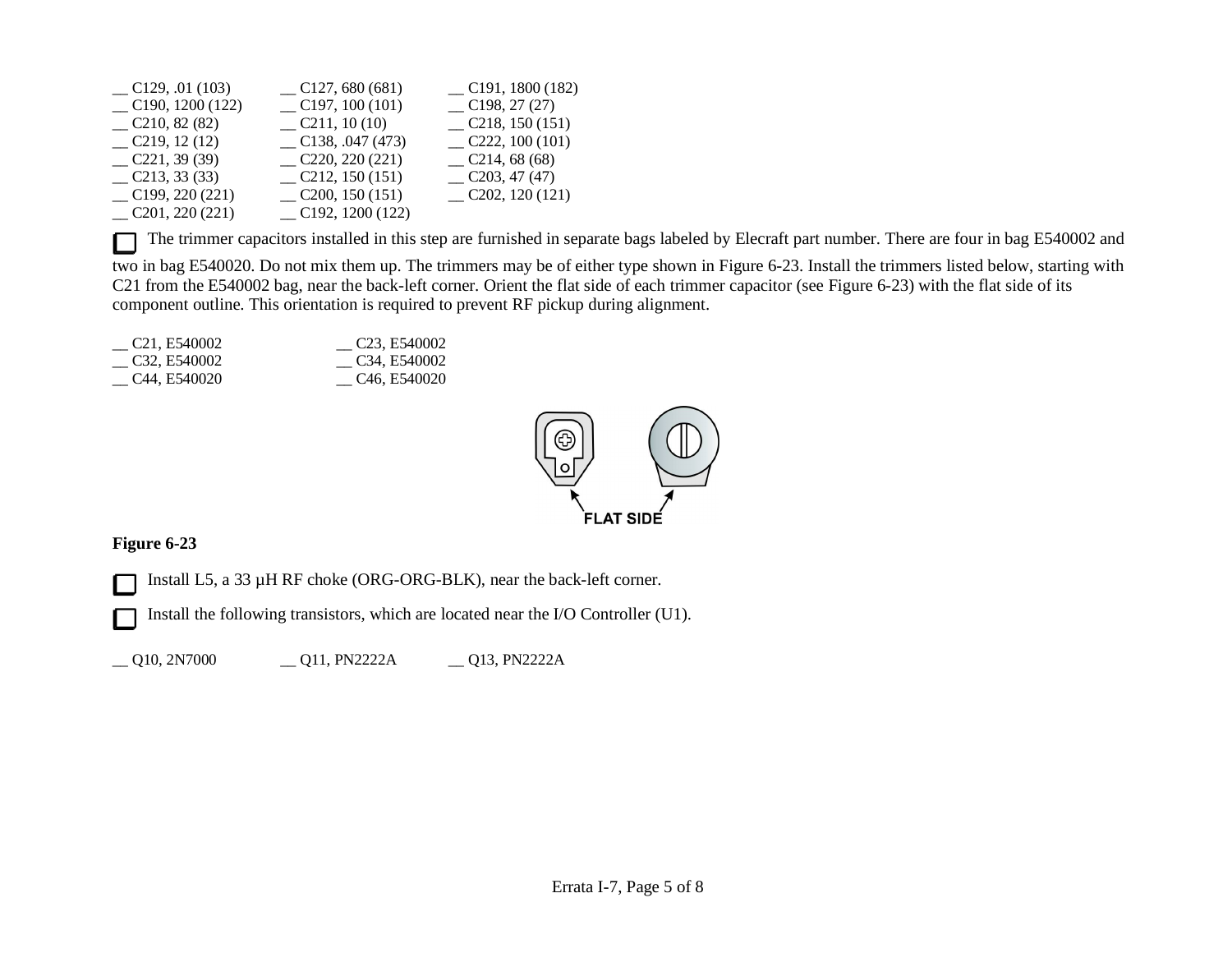| <b>Appendix A</b> | K2 RF Board Parts List (p/n E850001A and E850001B)                 |                                                            |                                                                                                |                    |                |
|-------------------|--------------------------------------------------------------------|------------------------------------------------------------|------------------------------------------------------------------------------------------------|--------------------|----------------|
| <b>PICTURE</b>    | <b>Designators</b>                                                 | <b>Value</b>                                               | <b>Description</b>                                                                             | <b>Part Number</b> | <b>QTY</b>     |
|                   | C44, C46,                                                          | var, 50-20 pF                                              | Trimmer capacitor in bag marked<br>with the Part Number. Do not mix<br>these with other parts. | E540020            | 2              |
| or                | C21, C23, C32, C34                                                 | var, 10-50 pF                                              | Trimmer capacitor in bag marked<br>with the Part Number. Do not mix<br>these with other parts. | E540002            | 4              |
|                   | D <sub>9</sub>                                                     | 1N5711                                                     | orange glass body                                                                              | E560004            | 1              |
|                   | D1, D2, D3, D4, D5, D6, D7                                         | 1N4007                                                     | large black body, silver band                                                                  | E560001            | $\overline{7}$ |
|                   | D8, D11, D13, D18, D40, D41                                        | 1N4148                                                     | clear or blue glass body                                                                       | E560002            | 6              |
|                   | D36                                                                | BAP64-05 diode<br>mounted on SMT1B<br><b>Carrier Board</b> | pin diode supplied on pc<br>daughterboard                                                      | E120014            | 1              |
|                   | D <sub>10</sub>                                                    | 95SQ015 (Alternate<br>SR1502)                              | ultra-low-drop shottky diode, 9A, very<br>large black body                                     | E560009            | 1              |
|                   | D <sub>12</sub>                                                    | SB530 (alternate:<br>1N5821)                               | shottky diode, 5A, very large black<br>body                                                    | E560003            | $\mathbf 1$    |
|                   | D16, D23, D24, D25, D26,<br>D39 (also D19-D20--see<br>description) | MV209                                                      | TO-92, 2 leads D19-D20 supplied<br>with K60XV option                                           | E560006            | 6              |
|                   | D17, D21, D22, D29, D30,<br>D31, D32, D33, D34, D37,<br>D38        | 1SV149                                                     | TO-92, 2 leads                                                                                 | E560005            | 11             |
|                   | F <sub>1</sub>                                                     | <b>RGE300</b>                                              | Resettable fuse; (YELLOW) "G300"<br>Looks like a larger monolithic cap.                        | E980018            | 1              |
|                   | J8                                                                 | 10x2, female socket                                        | 10 x 2 female socket                                                                           | E620038            | 1              |
|                   | J7                                                                 | 18x2, female socket                                        | 18 x 2 female socket                                                                           | E620039            |                |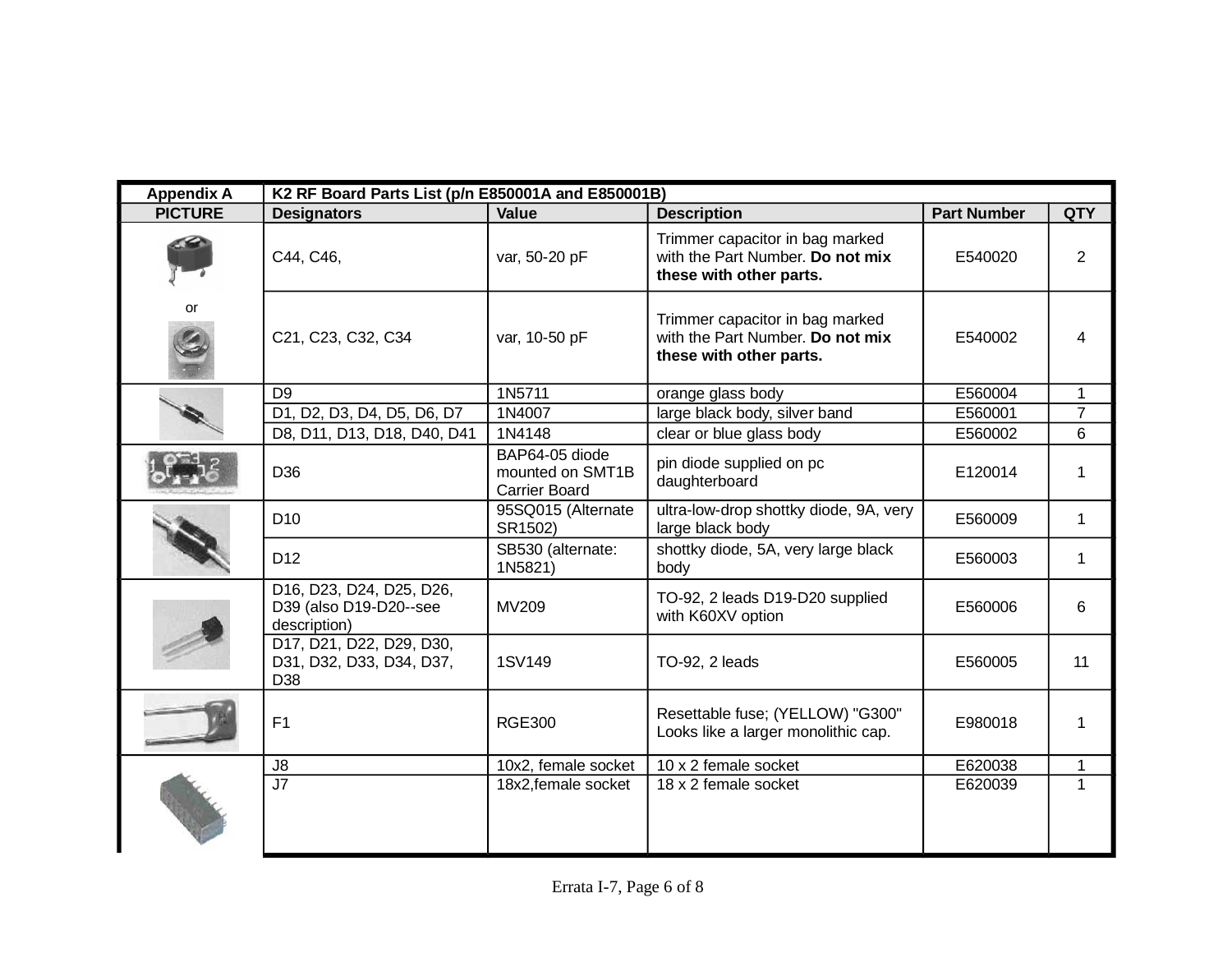| <b>Appendix A</b> | K2 RF Board Parts List (p/n E850001A and E850001B) |                                  |                                                                                                          |                    |                |
|-------------------|----------------------------------------------------|----------------------------------|----------------------------------------------------------------------------------------------------------|--------------------|----------------|
| <b>PICTURE</b>    | <b>Designators</b>                                 | <b>Value</b>                     | <b>Description</b>                                                                                       | <b>Part Number</b> | <b>QTY</b>     |
|                   | U3, U9                                             | LT1252                           | 8 pin DIP, VFO Buffer; TX Buffer                                                                         | E600020            | $\overline{2}$ |
|                   | U <sub>5</sub>                                     | <b>LTC1451</b>                   | 8 pin DIP, 12-Bit DAC for Reference<br>Freq. Of PLL                                                      | E600030            | $\mathbf 1$    |
|                   | U <sub>6</sub>                                     | <b>LMC662</b>                    | 8 pin DIP, (rail-to-rail out); PLL Loop<br>filter                                                        | E600026            | 1              |
|                   | U10, U11                                           | SA612AD mounted<br>on SMT1A      | Mixer SMC on SMT1A carrier board<br>with a length of #24 wire and<br>installation instruction sheet      | E850727            | 2              |
|                   | U12                                                | MC1350 mounted<br>on SMT1A       | IF Amp/AGC SMC on SMT1A carrier<br>board with a length of #24 wire and<br>installation instruction sheet | E850726            | 1              |
|                   | U <sub>8</sub>                                     | 78L05                            | 5-volt reg. (100mA)                                                                                      | E600029            | 1              |
|                   | U <sub>4</sub>                                     | MC145170P2 (or<br>P <sub>1</sub> | 16 pin DIP, PLL                                                                                          | E600016            | 1              |
|                   | W1, W2, W3, W5, W6                                 | 1" bare wire                     | Use component leads                                                                                      |                    | $\mathbf 0$    |
|                   | X1 (X2 not used)                                   | 12096 kHz                        | PLL reference oscillator crystal; HC-<br>49                                                              | E850007            | $\mathbf 1$    |
|                   | X3, X4                                             | 4915.2 kHz                       | BFO crystals; matched set; HC-49<br>Typical labeling: ECS D 4.91 -S                                      | E850008            | $\overline{2}$ |
|                   | X5, X6, X7, X8, X9, X10, X11                       | 4913.6 kHz                       | Filter crystals; matched set, HC-49<br>Typical labeling: ECS V 4.9136-S                                  | E850006            | $\overline{7}$ |
|                   | Z <sub>5</sub>                                     | 4.000MHz<br>Resonator            | Ceramic resonator w/caps; 0.2%<br>tolerance                                                              | E660001            | 1              |